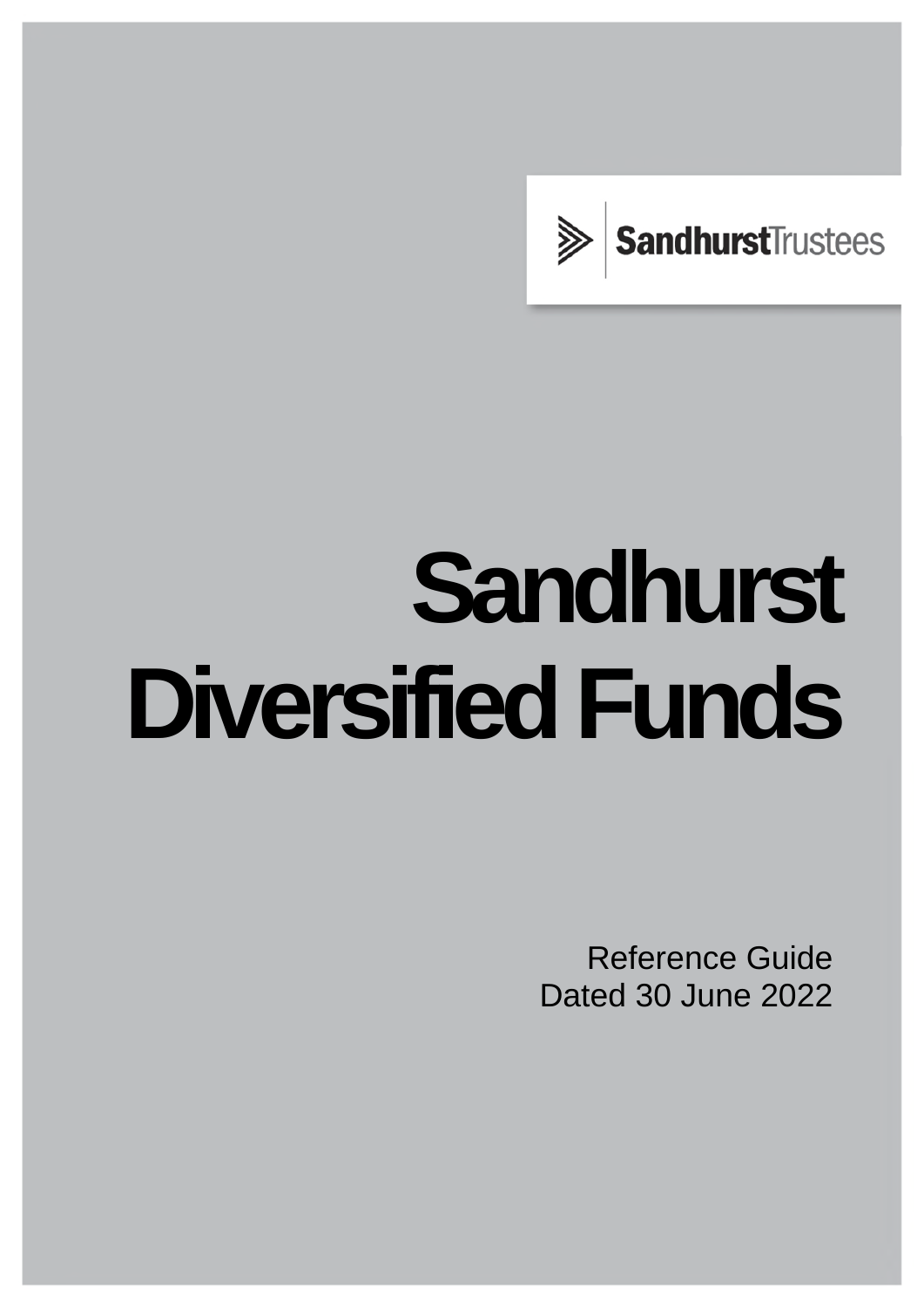This Reference Guide is issued by Sandhurst Trustees Limited (ABN 16 004 030 737, AFSL No. 237906) ('Sandhurst', 'we', 'us' or 'our'). The information in this document forms part of the Product Disclosure Statements (PDSs) for the following managed funds offered by Sandhurst. You should read this information together with the PDS for the relevant managed fund before making a decision whether to invest.

| Fund name                   | <b>ARSN</b> | <b>APIR</b> | PDS date     |
|-----------------------------|-------------|-------------|--------------|
| Sandhurst Conservative Fund | 100 172 665 | STL0008AU   | 30 June 2022 |
| Sandhurst Balanced Fund     | 100 172 718 | STL0009AU   | 30 June 2022 |
| Sandhurst Growth Fund       | 100 172 736 | STL0010AU   | 30 June 2022 |

Sandhurst is the responsible entity for the above listed funds, collectively known as the 'Sandhurst Diversified Funds', 'the Funds' or individually as 'the Fund'.

Sandhurst is a wholly owned subsidiary of Bendigo and Adelaide Bank Limited (Bendigo and Adelaide Bank) (ABN 11 068 049 178, AFSL No. 237879) and is part of the Bendigo and Adelaide Bank Group, which comprises Bendigo and Adelaide Bank and its related entities.

An investment in any of the Funds does not represent a deposit with, or a liability of Sandhurst, the Bank, or its related entities. Sandhurst is not an authorised deposittaking institution within the meaning of the Banking Act 1959 (Cth). The Bank does not stand behind or guarantee the performance of Sandhurst or each of the Fund's performance.

The information in this Reference Guide is of a general nature. The information is not advice or a recommendation to invest in the Funds. This Reference Guide has been prepared without taking into account your individual objectives, financial situation or particular needs. You should assess your own objectives, financial situation and needs before deciding to acquire an interest in any of the Funds. Before making an investment decision, we recommend that you seek the help of a person or organisation licensed to provide financial advice. The Australian Securities and Investments Commission (ASIC) can help you check if your adviser is licensed. You can contact ASIC on 1300 300 630 or via the website [asic.gov.au,](https://asic.gov.au/) or call us to arrange to see a financial planner.

Information in this Reference Guide is subject to change from time to time. Where the changes are not materially adverse, Sandhurst will make updated information available on its website at bendigobank.com.au/managedfundsforms

If you would like to request a copy of this Reference Guide, the PDS and any updated information free of charge, you can contact your licensed financial adviser, Platform operator, phone Sandhurst on 1800 634 969 or visit bendigobank.com.au/managedfundsforms

#### **Contact details:**

Sandhurst Trustees Limited Funds Administration GPO BOX 4314 Melbourne VIC 3001 Phone: 1800 634 969

Monday – Friday 8:30am – 5:00pm (Melbourne time)

Fax: 1800 835 800

Email[: managedfunds@sandhursttrustees.com.au](mailto:managedfunds@sandhursttrustees.com.au)  Website: bendigobank.com.au/managedfunds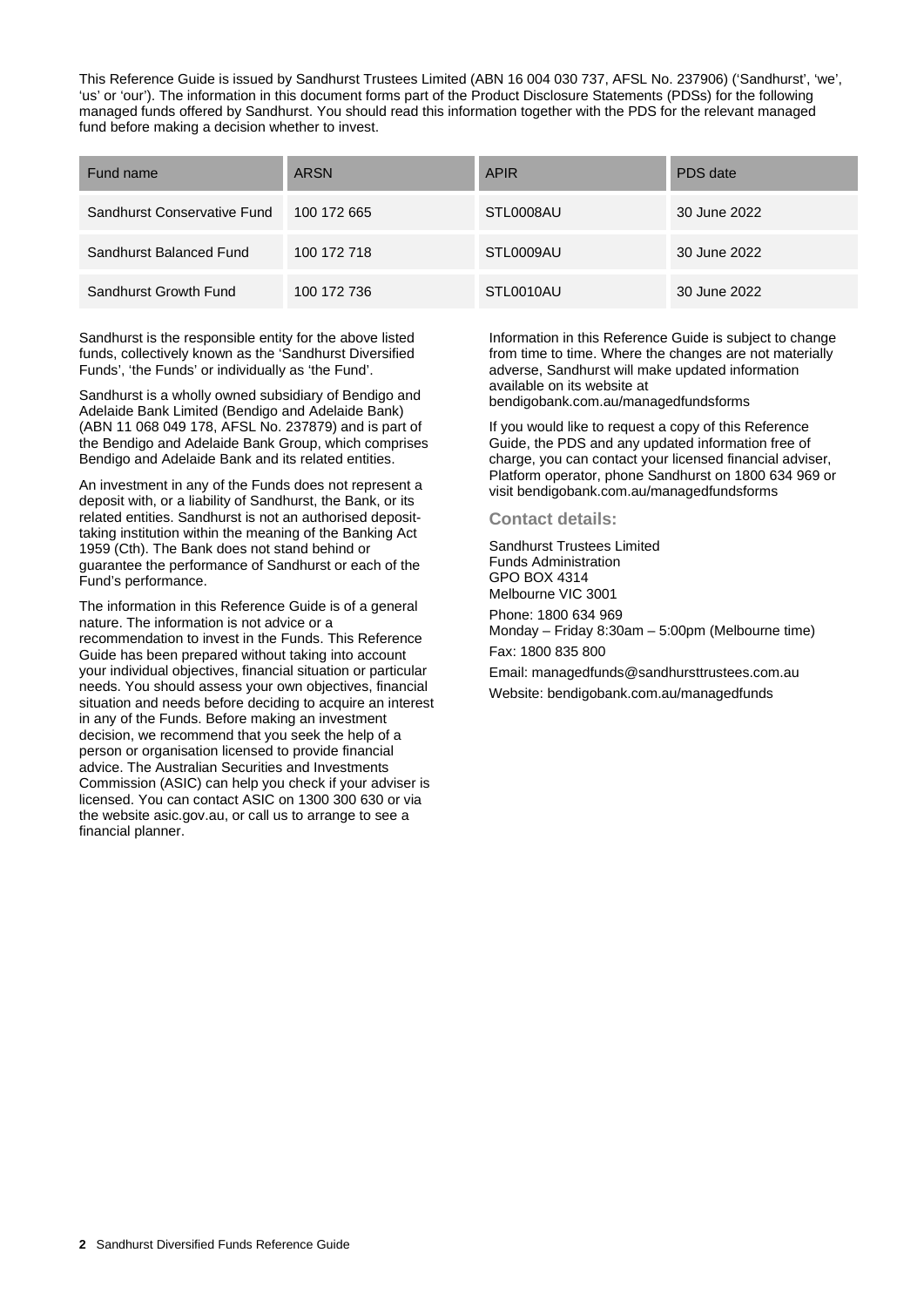# 1. Acquisition and disposal of units

#### **The following section provides more detailed information on the acquisition and disposal of units and should be read in conjunction with the PDS for each Fund.**

#### **Initial investments**

Sandhurst generally does not accept any Application Forms, including certified Know Your Customer identification requirements, via facsimile or email, for the initial investment into the Funds. Subject to any applicable laws, Sandhurst may accept electronic documentation in exceptional circumstances. Refer to the Application Form for more information located at [bendigobank.com.au/managedfundsforms](https://bendigobank.com.au/managedfundsforms)

#### **Investment instructions**

If you have an existing investment in the Funds and wish to advise Sandhurst of additional applications, withdrawal or switching requests, or notify us of a change in details, you can contact us by using one of the following methods:

| <b>Funds Administration</b> |  |  |
|-----------------------------|--|--|
| GPO Box 4314                |  |  |
| Melbourne VIC 3001          |  |  |
|                             |  |  |

**Email:** managedfunds@sandhursttrustees.com.au **Facsimile:** 1800 835 800

You can request to change certain details including your telephone number, facsimile number or email by telephone on 1800 634 969. In the event that we are unable to properly confirm your identity over the telephone, we may at our sole discretion, require that you put your request in writing.

## **Electronic instructions**

Whether or not your application or instruction (instruction) is properly authorised will be determined by us (in our discretion) depending on the nature of the instructions you are giving and the method (for example, there may be different requirements depending on whether you are using email, facsimile, or an online form). If we are not satisfied that you have appropriately authorised the instruction, we may require you to send us a signed hard copy request and/or relevant identification. Sandhurst will not compensate you for any loss relating to electronic instructions (including instances of fraud or incorrectly completed instructions) unless required by law.

## **Contributions using BPAY®**

Please be aware that even though your BPAY payment may immediately leave your bank account, the funds may take some time to be transferred to Sandhurst from your financial institution. Provided your BPAY request is made before your financial institution's cut-off time (usually 5 pm Melbourne time), Sandhurst will typically receive your funds the following business day (usually before 12 noon Melbourne time). Where Sandhurst receives your funds before 12 noon Melbourne time on a business day, the application will be processed using the Fund's application price calculated as at the close of business on that day. Otherwise, the following business day's application price will be used.

In certain circumstances, Sandhurst reserves the right to refuse an additional investment or accept only part of an additional investment (for example, if the Fund is closed to additional investments) or change processing times.

® Registered to BPAY Pty Ltd ABN 69 079 137 518

## **Regular savings plan**

Our regular savings plan option allows you to build your investment steadily by acquiring additional units over a time frame that suits you. You can start with an initial investment of \$500 and add regular monthly payments of \$50 or more. To set up a regular savings plan you can complete this election on your Application Form, or alternatively, you can establish a regular savings plan at any time by completing the Investment Contribution Form located at [bendigobank.com.au/managedfundsforms](https://bendigobank.com.au/managedfundsforms)

Amounts will usually be debited from your nominated account on the 15th day of each month (or the next business day). You can stop or vary your contribution amount or change your nominated account details by completing the Investment Contribution Form located at [bendigobank.com.au/managedfundsforms](https://bendigobank.com.au/managedfundsforms) Please note that new applications or change requests must be received at least 14 days prior to the deduction date. Each regular investment will be made on the terms of the most up-to-date PDS. If your financial institution is unable to pay the agreed amount, they may charge you a failed transaction fee.

#### **Transfers**

You may dispose of units by transferring units in a Fund to another person, if that person is an existing investor in the Funds or completes an Application Form to become an investor in the Funds. However, we may, at our sole discretion, refuse to register a transfer of units. To discuss what is required for a transfer, please contact us on 1800 634 969.

Transfer requests received and accepted before 12 noon Melbourne time on a business day will be processed at the close of business on that day. Otherwise the transfer will be processed at the close of business on the following business day.

Transferring units may give rise to tax consequences and it is recommended that you check the tax implications with your accountant or financial adviser before making a decision.

## **Impact of income distributions on unit prices**

Where you buy units in a Fund before a distribution date, the application price will include income accumulated in the Fund since the last income distribution was made. This income will subsequently be distributed and will form part of your taxable income. Following a distribution, a Fund's unit price will drop to reflect the distribution that has been paid.

#### **Use of standard forms**

Standard forms are used for all transactions including applications, withdrawals and transfers. These forms, including the online application form, can be found at [bendigobank.com.au/managedfundsforms](https://bendigobank.com.au/managedfundsforms)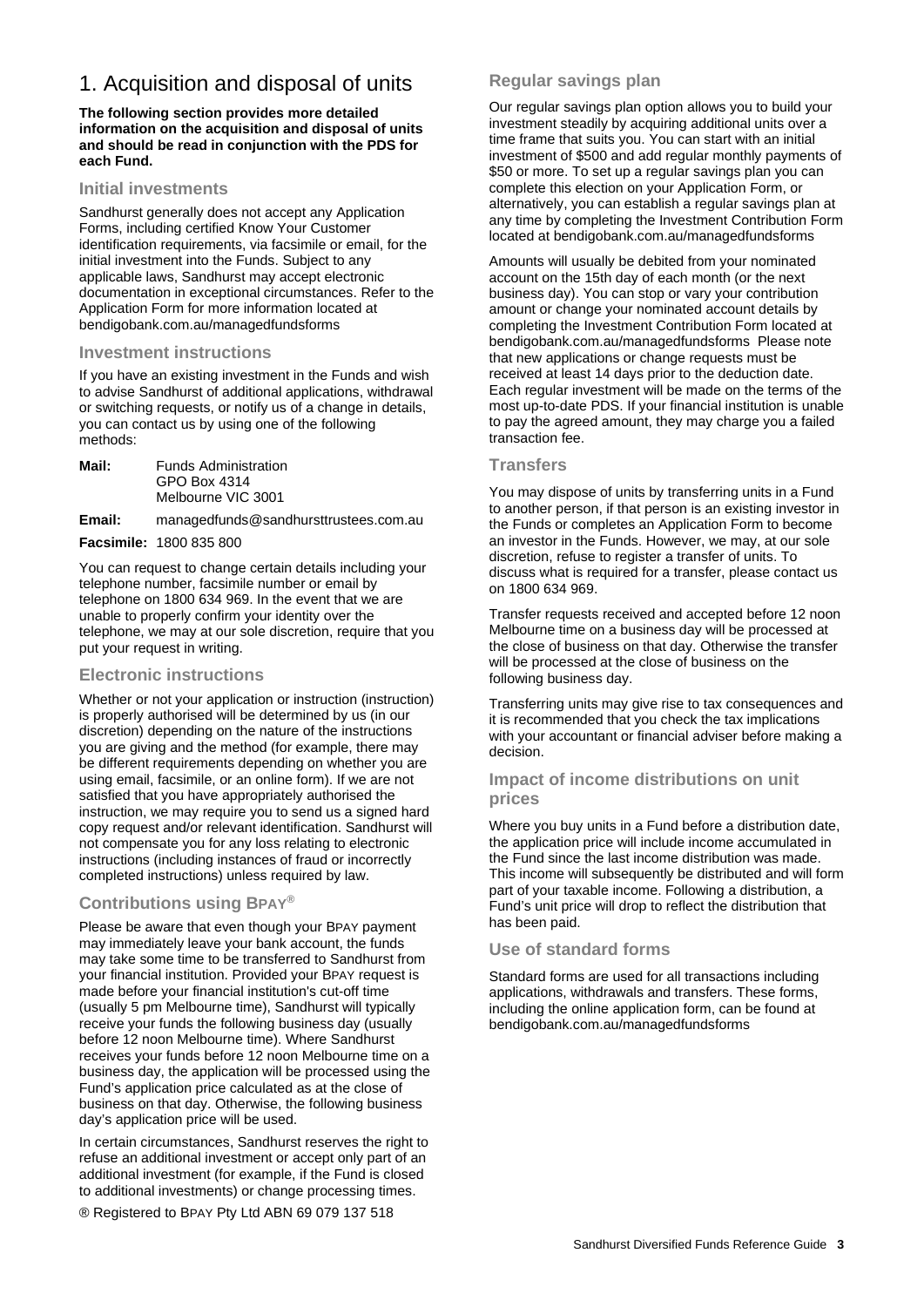# 2. Fees and costs

#### **The following section provides more detailed information about fees and costs and should be read in conjunction with the PDS for each of the Fund(s).**

You should read all the information about fees and costs because it is important to understand their impact on your investment.

Taxes are set out in Section 7 of the PDS for each Fund and Section 3 of this document.

#### **Additional explanation of fees and costs**

#### **Maximum fees and waiver**

Sandhurst does not currently charge an establishment fee, contribution fee, withdrawal fee, switching fee or performance fee, and does not currently intend to introduce such fees.

However, under each Fund's Constitution, Sandhurst is permitted to charge and retain for its own benefit the following maximum fees (plus GST if applicable):

#### **Establishment fee or contribution fee**

Up to 5% of application money.

#### **Management fee**

Up to 5% per annum of the gross asset value of the relevant Fund.

#### **Withdrawal fee**

Up to 5% of the aggregate withdrawal price of units withdrawn by the relevant investor.

#### **Investment switching fee**

Up to 5% of the aggregate redemption price for the units withdrawn.

#### **Performance fee**

A performance fee of up to 25% of the net realised and unrealised appreciation in the net asset value of the relevant Fund.

Each Constitution also gives us the right to accept lower fees than we are entitled to receive under the Constitution, to defer payment or to waive our entitlement to such fees.

The buy/sell spread can change at any time in accordance with each Fund's Constitution and without prior notice to you.

The management fees and costs may increase or decrease over time depending on the management fees of Sandhurst, the fees of asset managers, administrative expenses or other expenses and expense recoveries in relation to the Fund.

#### **Advice fee**

If you agree to pay an advice fee to your financial adviser, this fee will be payable to your financial adviser and not to Sandhurst. You will not be charged an advice fee if you have not invested via a financial adviser. In relation to an upfront fee, you can nominate any dollar amount to be deducted from your initial investment for advice sought about your investment.

You can authorise us to pay an optional advice fee to your financial adviser on your behalf from your investments in the Funds as an upfront fee and/or an ongoing fee as detailed in the PDS. Any advice fee you authorise us to pay is additional and separate to the fees we charge you in respect of your investment in the Fund. You may agree with your adviser to pay an optional advice fee direct from your investment and can direct us to pay this fee by completing the relevant section of the Application Form [\(bendigobank.com.au/managedfunds](https://bendigobank.com.au/managedfundsforms)  [forms\)](https://bendigobank.com.au/managedfundsforms). This can take the form of an upfront and/or ongoing fee:

- **Upfront fee:** being a fixed dollar amount deducted from your initial investments before they are invested and paid by Sandhurst to your adviser at the end of the month in which you made your initial investment. This payment does not form part of your contribution to the Fund.
- **Ongoing fee:** being a fixed dollar amount paid to your adviser via redemption of interests from your investment on a monthly basis. Buy/sell spreads apply.

If you agree to pay an advice fee to your financial adviser and direct us to pay that fee to your adviser on your behalf, the agreed amount will be deducted and paid to your adviser as follows:

- deducted from your application monies at the time of application; and/or
- deducted from your account on an ongoing basis if you provide the required consent form to your adviser.

Sandhurst will continue to deduct the ongoing advice fee and forward payments to your adviser on your behalf unless we are notified by you or your adviser in writing to cancel this fee or a valid consent renewal notice is not received within 120 days of the anniversary of the commencement date of the fee arrangement. The fee you agree with your adviser is inclusive of GST.

The default value of the advice fee for each investor is nil. Each time you and your adviser agree to a fee that you want to direct us to pay, you need to notify us in writing by completing the relevant section of the Application Form or the Advice Fee Form.

Sandhurst is not liable to refund investor authorised advice fees. If the relevant section of the Application Form or the Advice Fee Form has been incorrectly or fraudulently completed or completed in error, you will need to contact your adviser directly to arrange a refund from your adviser.

#### **Taxes**

Unless otherwise stated, all fees quoted in the PDS are quoted inclusive of GST less any applicable reduced input tax credits. Please see section 3 of this document and section 7 of the PDS "How managed investment schemes are taxed".

#### **Alternative remuneration**

Subject to the law, Sandhurst may provide remuneration to financial advisers and Platform providers indirectly by paying them additional amounts and/or non-monetary benefits. If these amounts or benefits are provided, they are payable by Sandhurst out of its own resources and are not an additional cost to you.

#### **Investor Buy/sell spread**

You will be charged when you buy and sell units in the Fund in the form of a buy spread and a sell spread as set out in the 'Fees and costs summary' in the relevant PDS. The buy/sell spread is an additional cost to you and is designed to fairly allocate costs associated with buying and selling Fund assets as a result of investors acquiring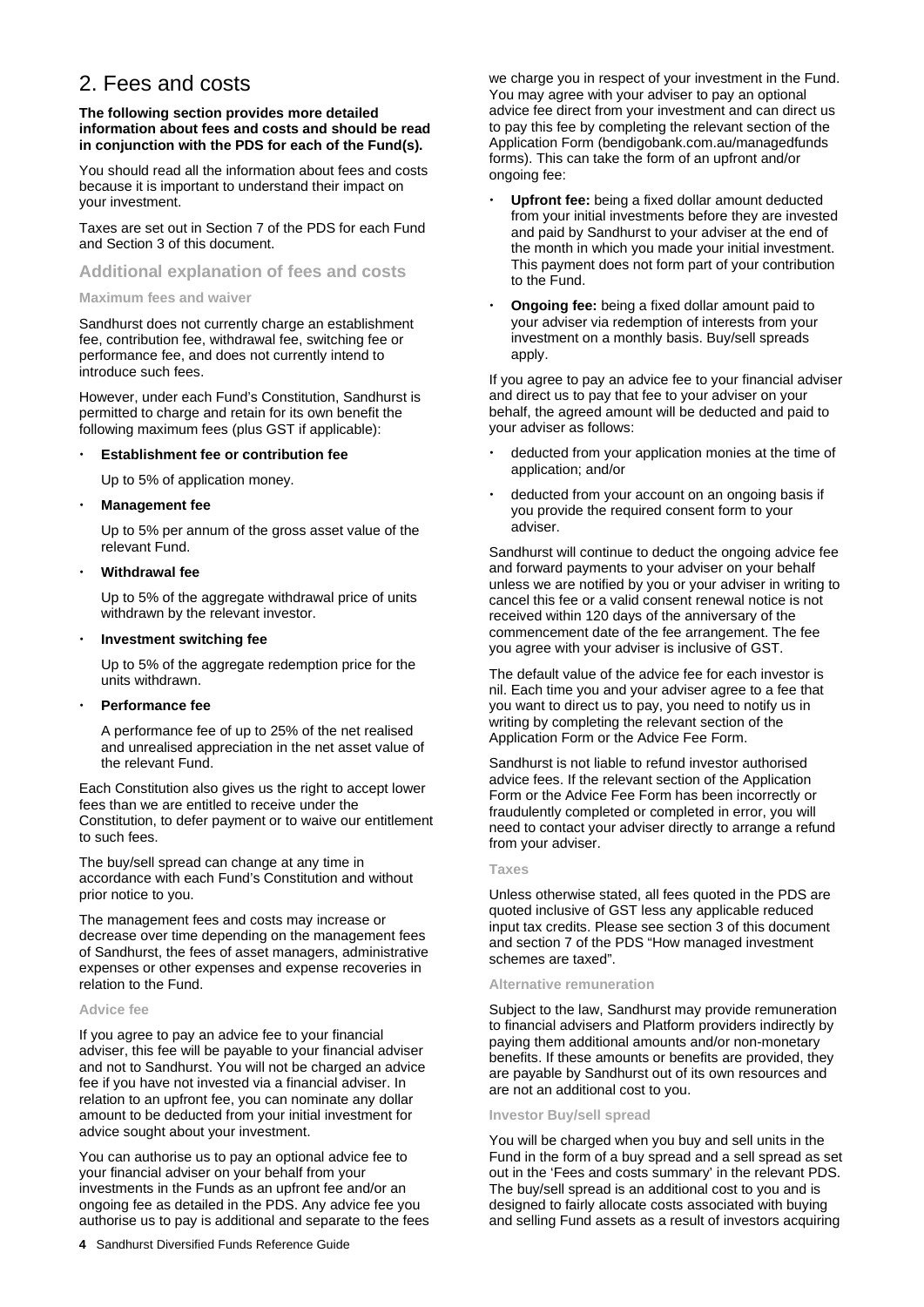or withdrawing units in the Fund; it is retained by the Fund and is not a fee payable to Sandhurst. The buy/sell spread may change from time to time without prior notice. The Fund's application and withdrawal prices are updated regularly and can be found at [bendigobank.com.au/managedfundsprices](https://bendigobank.com.au/managedfundsprices)

#### **Differential fee arrangements**

From time to time Sandhurst may negotiate the charging, rebating or waiving of management fees, as stated above, in circumstances permitted by the Corporations Act or if applicable relief is granted by ASIC, with certain 'wholesale clients' (as defined in the Corporations Act). Such negotiations are undertaken on a case-by-case basis and only for wholesale clients who invest significant amounts of money in the Fund. Any such arrangement will be entered into in accordance with the requirements of the Corporations Act. Sandhurst does not negotiate fees with retail investors. Requests to negotiate fees must be put in writing to Sandhurst and sent to:

Funds Administration GPO Box 4314 Melbourne VIC 3001

# 3. How managed investment schemes are taxed

**The following section provides additional information about taxation matters relating to the Funds and registered schemes and should be read in conjunction with the PDS for each Fund.** 

**The Australian taxation system is complex and individual investors have different circumstances. Persons are strongly advised to seek professional tax advice.** 

#### **Attribution Managed Investment Trust (AMIT)**

Eligible Managed Investment Trusts (MIT) may elect into the Attribution Managed Investment Trust (AMIT) regime for the taxation of MITs. Sandhurst has assessed the eligibility of each Fund to elect into the AMIT regime. Each Fund has elected into the AMIT regime.

Where a Fund is eligible to be classified as an AMIT, and the election has been made, the following applies.

- Investors are taxed on the taxable income that is attributed to them. The basis of attribution is determined under the Constitution of the Fund in accordance with the AMIT rules. The attribution calculation is determined based on an assessment and allocation of the total fund income into its various tax components such as assessable income, exempt income, non-exempt income, tax offsets and other appropriate components. These amounts will then be allocated to investors on a fair and reasonable basis.
- After the end of the year investors will be provided with an AMIT Member Annual Statement (AMMA Statement) to assist you with completing your tax return. The AMMA sets out the amount and character of each component of the income of the Fund attributed to investors which they will generally be subject to tax on. This includes any amounts that may be reinvested.
- It is intended that no income tax will be payable by any of the Funds as all taxable income is required to be attributed to investors each financial year. It is possible for investors to be attributed taxable income

that exceeds or is less than cash distributions. Where this occurs, investors may be required to increase or decrease the tax cost base of their units.

#### **Deemed capital gains tax election**

Eligible Managed Investment Trusts may make an election to apply capital gains tax provisions for the taxation of gains and losses on certain eligible assets. The Funds have made the election for deemed capital account treatment.

#### **Goods and Services Tax (GST)**

Fees and costs in respect of acquisitions by the Funds will often be subject to GST. The Funds may not be entitled to claim an input tax credit for the full amount of that GST, however, they may be entitled to reduced input tax credits on any GST paid. The GST included in expenses that cannot be claimed as an input tax credit will be a net cost and can be recouped from the Funds. If the GST rate increases, each Fund's Constitution allows Sandhurst to recoup the extra amount from the Fund.

#### **Capital gains tax when you withdraw from the Funds**

Australian residents who invest in any of the Funds are generally subject to capital gains tax on gains when they deal with their units, including where an investor redeems units and withdraws money from the Fund. Where the investor is regarded as a trader, short-term investor or institutional investor, such profits may be regarded as ordinary income. You will have a capital gain if the capital proceeds exceed the cost base of your units in the Fund, or a capital loss if the reduced cost base of your units exceeds the capital proceeds.

If you have a capital gain and you are an individual, trustee or complying superannuation fund and you have held your interest in the Fund for at least 12 months on capital account, you should be entitled to apply the applicable capital gains tax discount.

#### **Quotation of Tax File Number (TFN) or Australian Business Number (ABN)**

It is not compulsory for you to quote your TFN or ABN. If you do not quote your TFN or ABN, or claim an exemption, we may be required to withhold tax from distributions at the highest marginal tax rate plus applicable levies.

By quoting your TFN or ABN you authorise us to apply it to your investment and disclose it to the Australian Taxation Office. Collection of TFN or ABN information is authorised, and its use and disclosure is strictly regulated, by the tax laws and under privacy legislation.

#### **Foreign taxes**

Australian and foreign taxes may be imposed where the Fund's investments or dealings have some connection with a foreign jurisdiction. Foreign laws are varied and can apply in different ways. If a Fund incurs any amount of Australian or foreign tax, or are required to withhold any amount in respect of Australian or foreign tax, neither Sandhurst nor the Fund will be required to compensate investors for any such tax, and the effects of these amounts will be reflected in the returns of the Fund.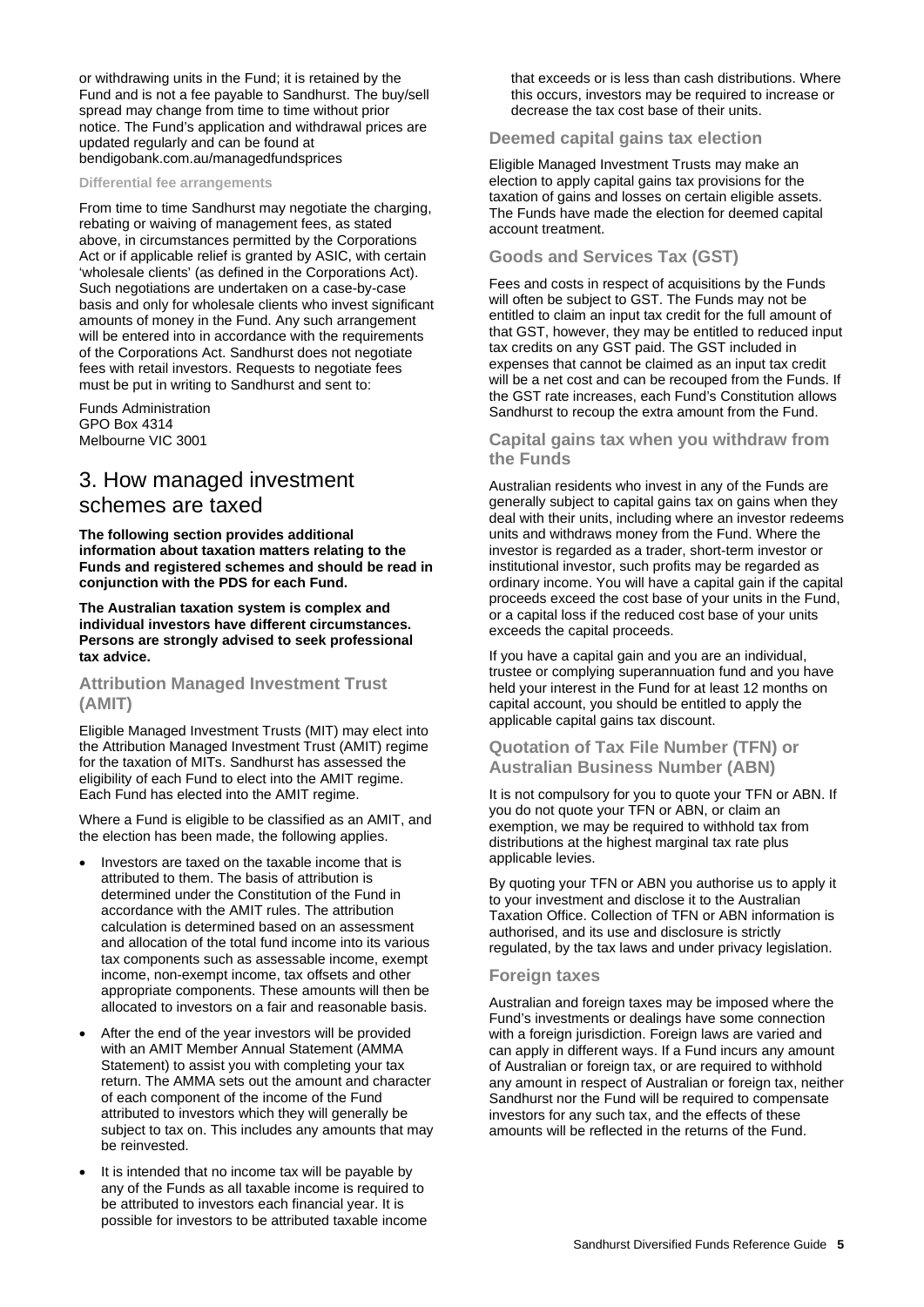**Foreign Account Tax Compliance Act (FATCA) and Common Reporting Standard (CRS)** 

Sandhurst is required to collect information about an investor's tax status to comply with Australian laws and obligations under the Foreign Account Tax Compliance Act (FATCA) and Common Reporting Standard (CRS) which are reporting regimes for the exchange of financial account information by Australia to foreign jurisdictions.

Each of the Funds is required to comply with these requirements and report that information to the Australian Taxation Office (ATO). The ATO may then report that information to other revenue authorities. Accordingly, Sandhurst may request that you provide certain information about yourself in order for Sandhurst to comply with these obligations.

#### **Pensions and benefits**

Investments in any of the Funds may affect social security entitlements. You should, therefore, seek professional advice or consult Centrelink to determine the effect of income received in respect of an investment in the Funds on any social security entitlement.

## 4. Other information

#### **The following section provides additional information about the Funds and should be read in conjunction with the PDS for each Fund.**

#### **Keeping you informed**

We will provide you with a statement confirming your initial investment, additional investments (with the exception of regular savings plan contributions), withdrawals and any change of details as soon as is reasonably practicable after the transaction occurs.

We will also send you:

- a half-yearly income distribution statement when a distribution is paid;
- a half-yearly transaction statement for the period ending 31 December;
- an annual transaction statement for the period ending 30 June;
- an Attribution Managed Investment Trust Member Annual (AMMA) statement to assist with your tax return;
- an annual report if you elect to receive one (the Fund's annual report is also available at [bendigobank.com.au/managedfundsforms\)](https://bendigobank.com.au/managedfundsforms); and
- any other communications required by the law.

#### **Related party transactions**

The Funds may, without limitation, invest in other funds, products or platforms of which we, or a related entity, are the issuer, operator or responsible entity. Sandhurst, in its capacity of responsible entity, may also use services provided by the Bendigo and Adelaide Bank Group such as distribution, legal, IT and marketing. Any fees paid to a member of the Bendigo and Adelaide Bank Group for these services are paid by Sandhurst from its own resources and not out of the Fund.

Subject to law, we may make a payment out of our own resources of up to 0.25% p.a. (including GST where applicable) of your account to a Bendigo and Adelaide

Bank Community Bank branch for introducing their customers to the Fund.

Sandhurst has a process for managing conflicts of interest and related party transactions which ensures that all transactions engaged in by Sandhurst are assessed for any conflicts of interest and to ensure they are reasonable 'arm's length' transactions based on appropriate commercial terms.

#### **Privacy**

We are committed to ensuring your privacy is protected and understand your concerns regarding the confidentiality and security of personal information you provide to us. Our privacy policy and details of how we handle your personal information is available by contacting us on 1800 634 969. The privacy policy can also be obtained by visiting [bendigobank.com.au](https://www.bendigobank.com.au/)